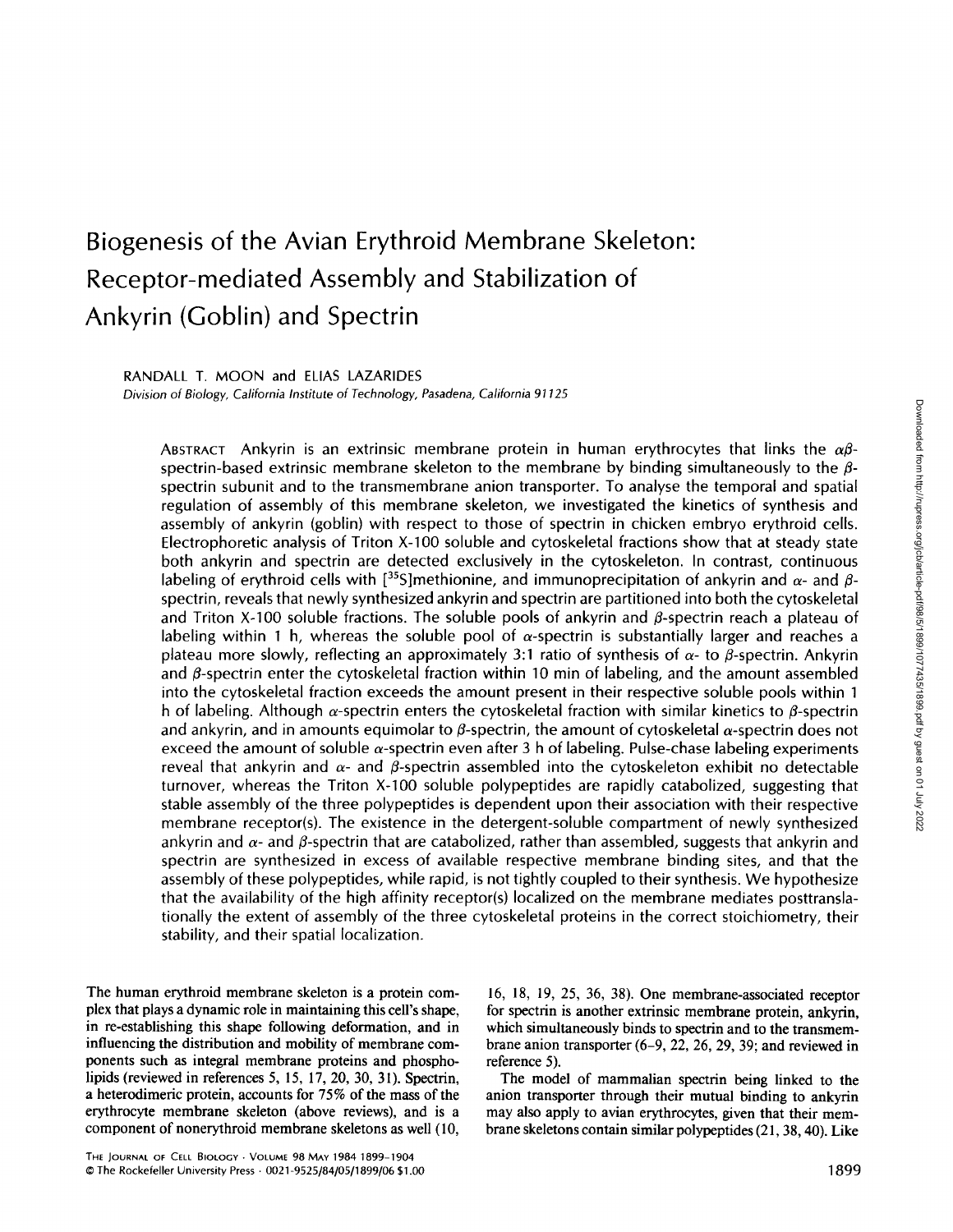mammalian erythrocytes, chicken erythroid cells have <sup>a</sup> membrane-associated spectrin network containing equimolar pro portions of  $\alpha$ -spectrin (240,000  $M_r$ ) and  $\beta$ -spectrin (220,000  $M<sub>r</sub>$ ) (21, 38). Chicken erythroid cells also have a hormonally regulated membrane-associated phosphoprotein, goblin  $(\sim 260,000 M_r)$ , which has similar, but not identical, solubility properties to human erythrocyte ankyrin (1-3, 21, 38) . Like human erythrocyte ankyrin, goblin is present in membranes in one-half the quantity of either  $\alpha$ - or  $\beta$ -spectrin (21, 38; also, see below). Significantly, globin cross-reacts with antibodies specific for human ankyrin (12; also, see below), forms a complex with spectrin and the anion transporter (37), and has a chymotryptic peptide map homologous to that of mammalian ankyrin (37), further establishing the homology between goblin and human ankyrin. We will, therefore, refer here to goblin as ankyrin because of their apparent structural and functional similarities, though we do not rule out the possibility that human ankyrin and chicken goblin may have unique species-specific properties. Finally, the band <sup>3</sup> and <sup>3</sup> .1 proteins in chicken erythrocytes are integral membrane proteins that are glycosylated and largely soluble in Triton X-100 (23, 24, 41), similar to the mammalian anion transport protein (reviewed in reference 15).

In the present study we have investigated the time course of synthesis and assembly of ankyrin . To enable a direct comparison of the coordination of ankyrin assembly relative to spectrin assembly in the same experiment, it was useful to repeat our previous studies on spectrin assembly (12). We find that newly synthesized ankyrin, like  $\beta$ -spectrin, enters a small saturable soluble pool, and that most of it rapidly assembles into the membrane skeleton. Similar to the two spectrin subunits, membrane-associated ankyrin is stable, whereas soluble ankyrin is turned over. On the basis of these data we propose an hypothesis to describe the posttranslational spatial and temporal regulation of assembly of the three membrane skeleton polypeptides .

#### MATERIALS AND METHODS

Cell Culture and Labeling: Erythroid cells were obtained from 10d-old chicken embryos, washed in minimal essential medium, and labeled in minimal essential medium supplemented with  $[^{35}S]$ methionine (33). In the continuous labeling experiment (see Fig. 2), cells were labeled in the presence of  $0.3 \mu$ m unlabeled methionine, and in the pulse-chase experiment (see Fig. 3), cells were chased with 240  $\mu$ m methionine. While the use of low concentrations of methionine in continuous labeling experiments could potentially affect the absolute rate of protein synthesis, under these labeling conditions incorporation is linear for at least 3 h (33). The pulse-chase experiments are also unlikely to be qualitatively influenced by labeling conditions since the cells were labeled for only <sup>10</sup> min in the presence of low methionine concentrations before the chase period. After labeling, cells were fractionated into Triton X-100 soluble and cytoskeletal fractions as previously described (33, 34).

Immunoprecipitation and Quantification: Antibodies directed against electrophoretically purified chicken erythrocyte  $\alpha$ - (38) and  $\beta$ -spectrin (36) have been characterized previously. Antibodies against human erythrocyte ankyrin (4), generously supplied by Dr. Vann Bennett, (Johns Hopkins University) were used for immunoprecipitation of goblin. Immunoprecipitation method B (12) was used as previously described (32-34) and immunoprecipitated polypeptides were subjected to SDS 10% or <sup>12</sup> .5% PAGE, fluorography, and densitometry (33, 34). The data obtained with a particular antibody are quantitative since the sample sizes and immunoprecipitation conditions are identical for different time points.

#### RESULTS

# Identification of Ankyrin and Spectrin in Fractionated Cells

The human erythroid cytoskeleton can be operationally

defined as the residue that is insoluble in the nonionic detergent Triton X-100 (15) . Similarly, at steady state, chicken erythroid ankyrin and spectrin are present exclusively in the Triton X-100 insoluble fraction (Fig. 1, lane 2), and they are not detectable in the soluble fraction (Fig. 1, lane 1) (see reference <sup>38</sup> for further solubility properties of chicken membrane proteins) . Immunoprecipitation of soluble and cytoskeletal fractions with antisera specific for ankyrin (Fig. 1, lanes 3 and 4),  $\alpha$ -spectrin (Fig. 1, lanes 5 and 6), and  $\beta$ spectrin (Fig. 1, lanes  $7$  and  $8$ ) further demonstrates that these proteins are present exclusively in the cytoskeletal fraction at steady state.

After labeling erythroid cells for 1 h with  $[35S]$ methionine, followed by lysis in Triton X-100, most of the newly synthesized ankyrin and  $\beta$ -spectrin are found in the cytoskeletal fraction (Fig. 1, lane  $11$ ). In contrast, however, to the steady state distribution of  $\alpha$ -spectrin, newly synthesized  $\alpha$ -spectrin in molar excess to  $\beta$ -spectrin is present also in the soluble fraction (Fig. l, lane 10; see also references 12, 32, and below). In addition, small amounts of ankyrin and  $\beta$ -spectrin are also recovered in the Triton X-100 soluble fraction . A similar distribution of newly synthesized ankyrin and  $\alpha$ - and  $\beta$ spectrin is obtained by examining soluble (Fig. 1, lane  $9$ ) and membrane (Fig. 1, lane 12) fractions prepared by hypotonic lysis, which indicates that the detergent extraction procedure accurately reflects the membrane association of ankyrin and equimolar proportions of  $\alpha$ - and  $\beta$ -spectrin, and the soluble nature of the excess  $\alpha$ -spectrin,  $\beta$ -spectrin, and ankyrin (see also reference 12 for  $\alpha$ - and  $\beta$ -spectrin). Newly synthesized ankyrin (Fig. 1, lane 13),  $\alpha$ -spectrin (Fig. 1, lane 14), and  $\beta$ spectrin (Fig. 1, lane 15) can be identified more conclusively in both the soluble (not shown) and cytoskeletal (Fig. 1) fraction by immunoprecipitation as shown in Fig. 1; hence this approach was used to obtain the data shown in Figs. 2 and 3.

Quantification by densitometry of Coomassie-Blue-stained gels reveals that at steady state the relative abundance of ankyrin to  $\alpha$ -spectrin to  $\beta$ -spectrin is approximately 0.5: 1.3:1.0 in both detergent-extracted cytoskeletons and membranes prepared by hypotonic lysis, assuming equal efficiency of dye binding to all three polypeptides . Quantification of fluorographs of cytoskeletons prepared from cells labeled with [<sup>35</sup>S]methionine for 1 h reveals an apparent stoichiometry of newly synthesized ankyrin to  $\alpha$ -spectrin to  $\beta$ -spectrin of 0.7:0.8:1.0 without taking into consideration any possible differences in methionine content.

#### Most Newly Synthesized Ankyrin Is Rapidly Assembled

We have previously established that  $\alpha$ -spectrin is synthesized in molar excess of  $\beta$ -spectrin in vivo and in vitro but that  $\alpha$ -spectrin in molar excess to  $\beta$ -spectrin does not assemble into the membrane skeleton (12, 32). To determine whether the partitioning of newly synthesized ankyrin into the soluble and cytoskeletal fractions was similar to either  $\alpha$ - or  $\beta$ -spectrin, we labeled chicken embryo erythroid cells with [35S] methionine for various times followed by detergent extraction and immunoprecipitation. Quantification of the immunoprecipitates reveals that small amounts of ankyrin and  $\beta$ -spectrin, and greater amounts of  $\alpha$ -spectrin, are present in the Triton X-100 soluble fraction (Fig. 2A). The amount of labeled ankyrin and  $\beta$ -spectrin in the soluble fraction reaches a pla-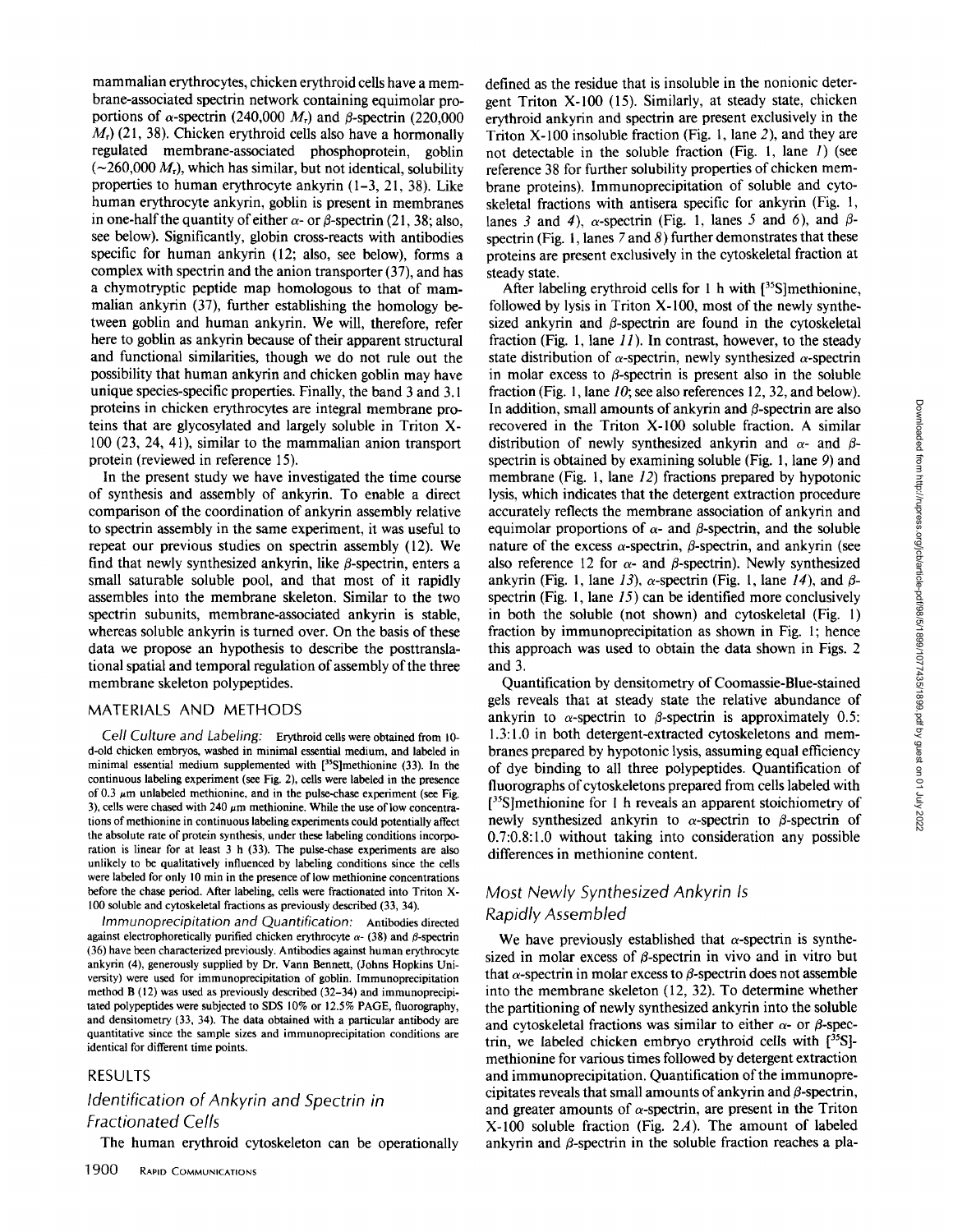

FIGURE 1 Identification of ankyrin and spectrin in fractionated  $\begin{bmatrix} 8 & 1 \end{bmatrix}$ cells. Erythroid cells from 10-11-d-old chicken embryos were fractionated into Triton X-100 soluble (lane 1) and cytoskeletal fractions (lane 2) (33) and aliquots were separated on SDS/12 .5% polyacrylamide gels before staining with Coomassie Blue to identify the cytoskeletal proteins (A, ankyrin;  $\alpha$ ,  $\alpha$ -spectrin;  $\beta$ ,  $\beta$ -spectrin). Aliquots of fractionated cells were also used for immunoprecipitation ofankyrin in the soluble (lane 3) and cytoskeletal (lane 4) fractions, of  $\alpha$ -spectrin in the soluble (lane 5), and cytoskeletal fractions (lane 6), and of  $\beta$ -spectrin in the soluble (lane 7) and cytoskeletal (lane 8) fractions to illustrate the steady state distribution of these polypeptides. The immunoprecipitates were subjected to SDS PAGE and stained with Coomassie Blue-only the upper portion of the gel is presented (see also lanes  $13-15$ ). To determine the extent of assembly of newly synthesized membrane-skeleton polypeptides, we labeled 10-11-d-old erythroid cells for 1 h  $(35^{\circ}C)$  with  $[^{35}S]$ methionine (33) before separation by one of two methods into soluble and membrane-skeleton fractions . One aliquot of cells was lysed in a buffer containing Triton X-100 and separated by centrifugation into a detergent soluble fraction (lane 10) and a cytoskeletal fraction (lane 11) . Another aliquot of labeled cells was lysed in five vol of a hypotonic buffer (4 mM NaPO<sub>4</sub>, 4 mM EGTA, 1 mM EDTA, 0.1 mM leupeptin, <sup>1</sup> mM phenylmethylsulfonyl fluoride, pH 7.4) and separated by centrifugation (12,500 g for 5 min) into <sup>a</sup> soluble (lane 9) fraction and <sup>a</sup> membrane/nuclei fraction (lane 12) . Whereas both the cytoskeletal (lane 11) and membrane (lane 12) fractions contain most of the newly synthesized ankyrin (a) and  $\beta$ -spectrin  $(\beta)$ ,  $\alpha$ -spectrin ( $\alpha$ ) is partitioned between both soluble (lanes 9 and 10) and insoluble (lanes 11 and 12) fractions . The anion transporter (bands 3, 3.1) is an integral membrane protein and is, therefore, present in membrane fractions (lane 12), though the majority of these polypeptides are not associated with the membrane skeleton (reviewed in references 5, 15) and hence are extracted by Triton X-100 (lane 10). Lanes 13-15 are immunoprecipitates of  $[^{35}S]$ methionine-labeled, Triton X-100 cytoskeletal fractions (lane 71) with antibodies to ankyrin (lane 13),  $\alpha$ -spectrin (lane 14) and  $\beta$ -spectrin (lane 15) .

teau within <sup>1</sup> h of labeling, suggesting that these polypeptides have small, saturable soluble pools (Fig. 2A). The proportion of total labeled ankyrin in the soluble fraction is 46% at 60 min, and 15% at 120 min, whereas the proportion of total labeled  $\beta$ -spectrin in the soluble fraction is 37% at 60 min and 14% at 120 min. In contrast, the labeled  $\alpha$ -spectrin in the soluble fraction does not reach a plateau before 2 h of labeling, consistent with our previous demonstration of a large soluble pool of  $\alpha$ -spectrin (12). On the other hand, ankyrin, and both spectrin subunits, enter the cytoskeleton within 30 min of labeling in this experiment (within 10 min when more  $[35S]$ -methionine is used, e.g., Fig. 3) and accumulate in an approximately linear fashion for the duration of the experiment (Fig.  $2B$ ). The relative distribution between the soluble and cytoskeletal fractions of newly synthesized ankyrin thus qualitatively resembles that of  $\beta$ -spectrin, and is qualitatively dissimilar from the distribution of  $\alpha$ -spectrin. Since  $\alpha$ -spectrin



FIGURE 2 Most newly synthesized ankyrin is rapidly assembled. Erythroid cells (1% vol/vol in minimal essential media containing 5% fetal calf serum) from 10-d-old chicken embryos were labeled continuously for 3 h at 35°C with [35S] methionine (220  $\mu$ Ci/ml, 1,200 Ci/mmol) and 0.3  $\mu$ M unlabeled methionine (33). At the indicated intervals, aliquots were fractionated into Triton X-100 soluble  $(A)$  and cytoskeletal  $(B)$  fractions  $(33)$ . Equivalent volumes of these fractions were used for immunoprecipitation of ankyrin  $(\Delta, \Delta)$  $\blacktriangle$ .)  $\beta$ -spectrin ( $\sqcap$ ,  $\blacksquare$ ), and  $\alpha$ -spectrin ( $\bigcirc$ ,  $\spadesuit$ ), followed by SDS PAGE, fluorography, and densitometry. Fluorographs were exposed for 18 h, scanned with a recording densitometer, and peak areas were integrated by computer. The outer scale on the ordinate refers only to the soluble  $\alpha$ -spectrin (O) in A. The inner scale refers to all other curves in A and B.



FIGURE 3 Lability of the soluble form of newly synthesized ankyrin. In the same experiment as Fig. 2, erythroid cells were labeled with  $[$ <sup>35</sup>S]methionine for 10 min, then unlabeled methionine was added to 0.24 mM and the cells incubated for 4 h  $(35^{\circ}C)$ . Aliquots of cells were periodically separated into Triton X-100 soluble (0) and insoluble ( $\bullet$ ) fractions, and processed for immunoprecipitation of  $\alpha$ -spectrin (A),  $\beta$ -spectrin (B), and ankyrin (C), gel electrophoresis, and fluorography. Data represent the peak areas of fluorographs exposed for 18 h.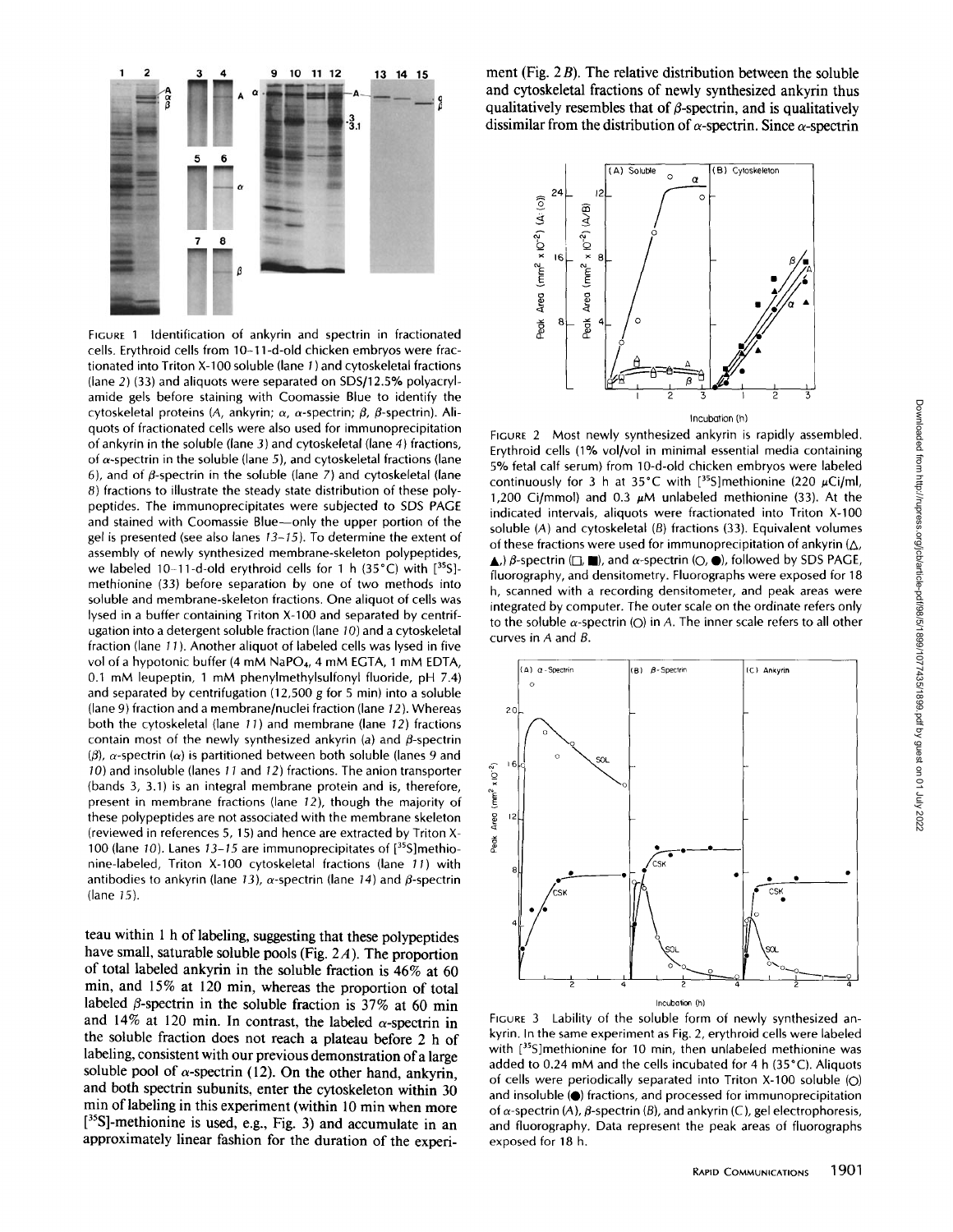Downloaded from http://rupress.org/jcb/article-pdf/98/5/1899/1077435/1899.pdf by guest on 01 July 2022 Downloaded from http://rupress.org/jcb/article-pdf/98/5/1899/1077435/1899.pdf by guest on 01 July 2022

has a large soluble pool, this indicates that  $\alpha$ -spectrin is synthesized in several-fold excess relative to the availability of its respective cytoskeletal binding sites. Ankyrin and ß-spectrin on the other hand, since they have relatively smaller saturable soluble pools, appear to be synthesized in smaller excess of their respective cytoskeletal binding sites.

### Lability of the Soluble Form of Newly Synthesized Ankyrin

To investigate the stability of ankyrin relative to the spectrin subunits in the soluble and cytoskeletal fractions, we labeled erythroid cells with  $[$ <sup>35</sup>S]methionine for 10 min, then prevented further labeling by chasing with a vast excess of unlabeled methionine for 4 h. Cells were periodically fractionated and ankyrin and spectrin were quantified by immunoprecipitation from the same soluble and cytoskeletal fractions. We first demonstrated that labeled spectrin behaves as previously described (12). Briefly, approximately equimolar proportions of labeled  $\alpha$ -spectrin (Fig. 3A) and  $\beta$ -spectrin (Fig. 3B) enter the cytoskeletal fraction and reach a plateau by <sup>1</sup> h following commencement of the chase. There is little detectable turnover of this spectrin in the cytoskeletal fraction during the 4 h chase period (Fig. 3) and even up to  $8$  h (data not shown). With regard to soluble spectrin, there is more soluble  $\alpha$ spectrin than soluble  $\beta$ -spectrin. The  $\beta$ -spectrin does not accumulate in the soluble fraction since it turns over rapidly during the chase period, with a half life of  $\sim$ 45 min (Fig. 3*B*). Soluble labeled  $\alpha$ -spectrin also turns over, with a half life of  $\sim$ 4 h (Fig. 3A).

Strikingly, labeled ankyrin behaves in a qualitatively similar fashion to  $\beta$ -spectrin during the chase period. Most of the newly synthesized ankyrin enters the cytoskeleton within <sup>1</sup> h of initiation of the chase, and this cytoskeletal ankyrin exhibits little detectable turnover (Fig.  $3C$ ). On the other hand, the small amount of soluble ankyrin turns over rapidly with a half-life of  $\sim$ 45 min (Fig. 3C). At least some of the soluble labeled spectrin and ankyrin appear to be catabolized rather than slowly assembled into the cytoskeletal fraction during the chase period because decreases in the amount of soluble polypeptides do not yield proportional increases in cytoskeletal polypeptides, as would be expected if a precursor-product relationship existed without catabolism. These data indicate, therefore, that assembly onto the cytoskeleton confers stability to ankyrin and  $\alpha$ - and  $\beta$ -spectrin, whereas a mechanism exists for the selective catabolism of unassembled, soluble cytoskeletal polypeptides. These data also indicate that there is not a strict coupling between synthesis and assembly of the two spectrin subunits and ankyrin, since not all newly synthesized polypeptides are assembled .

#### **DISCUSSION**

# Posttranslational Assembly of Ankyrin and Spectrin

In mature chicken and mammalian erythrocytes the spectrin-based membrane cytoskeleton is segregated in the cytoplasm and localized exclusively under the plasma membrane. The present report extends our earlier work on the assembly of this cytoskeleton (12, 32) in that we have now followed the kinetics of synthesis and assembly of ankyrin relative to those of spectrin. The evidence presented here and previously  $(12, 12)$ 40) demonstrate that the proteins that comprise the mem-

1902 RAPID COMMUNICATIONS

brane skeleton, including ankyrin, the two spectrin subunits, and the anion transporter, are synthesized simultaneously in developing erythroid cells. Since at least spectrin is capable of interacting in solution to form higher order structures (35), the observed simultaneous synthesis of membrane skeleton proteins could result in the assembly of polypeptides at inappropriate sites. During erythroid development, however, assembly appears to be regulated in such a way that stable higher order structures form only at the plasma membrane. This regulation of assembly does not appear to involve coordinate regulation of transcription or translation of precise amounts of the anion transporter with respect to ankyrin and the two spectrin subunits, since the reduction in the expression of these proteins upon terminal differentiation is asynchronous (40). The regulation of assembly of the membrane skeleton is probably not achieved cotranslationally either, since the polypeptides that comprise the cytoplasmic domain of the membrane skeleton are synthesized on membrane-free polyribosomes (27, 28), whereas the anion transporter, which serves as an ultimate membrane receptor for the membrane skeleton, is cotranslationally inserted in the endoplasmic reticulum and vectorially transported to the plasma membrane (13, 14) . That membrane skeleton components do not assemble during translation was directly shown by experiments using a cell-free system to demonstrate that both  $\alpha$ - and  $\beta$ spectrin (32) and ankyrin (unpublished observations) will bind posttranslationally to inverted erythrocyte vesicles. Furthermore,  $\alpha$ -spectrin nascent polypeptides are released from Triton X-100 cytoskeletons by puromycin, suggesting that they do not assemble on the membrane cotranslationally (11) .

One of the most important observations reported here for ankyrin and previously for  $\alpha$ - and  $\beta$ -spectrin (12) is that all three polypeptides are synthesized in excess of the amount of each that is assembled. While the amount of ankyrin and  $\beta$ spectrin synthesized is in small excess of the amount assembled, the amount of  $\alpha$ -spectrin that is synthesized exceeds by several fold the amount that is assembled. Since ankyrin and spectrin are synthesized in excess of the amounts that are assembled in vivo (present study and reference 12) or in vitro (32), and since spectrin nascent chains on polyribosomes are not bound to the cytoskeleton, collectively these observations argue strongly that the assembly of the proper stoichiometry of ankyrin and spectrin occurs posttranslationally . Our observation that only small amounts of newly synthesized ankyrin and  $\beta$ -spectrin are present in the Triton X-100 soluble fraction may underestimate the actual proportion of unassembled ankyrin and  $\beta$ -spectrin if these polypeptides form a higher order structure that is insoluble under our extraction conditions yet not associated with the membrane skeleton. Therefore, these molecules may be synthesized in even greater excess relative to the availability of cytoskeletal binding sites than is indicated in Fig. 2. Finally with regard to the insolubility in Triton X-100 of newly synthesized ankyrin and spectrin, it is possible that the insoluble nature of a large proportion of these polypeptides may reflect their association with the anion transporter soon after the synthesis of the anion transporter on the rough endoplasmic reticulum .

Even though assembly occurs posttranslationally, as shown here, the assembly process is efficient and rapid since both spectrin subunits and ankyrin are detected in the cytoskeletal fraction within minutes after synthesis; additionally the ratio of newly assembled polypeptides closely resembles that at steady state. Since there are always some unassembled polypeptides that are turned over in the soluble compartment and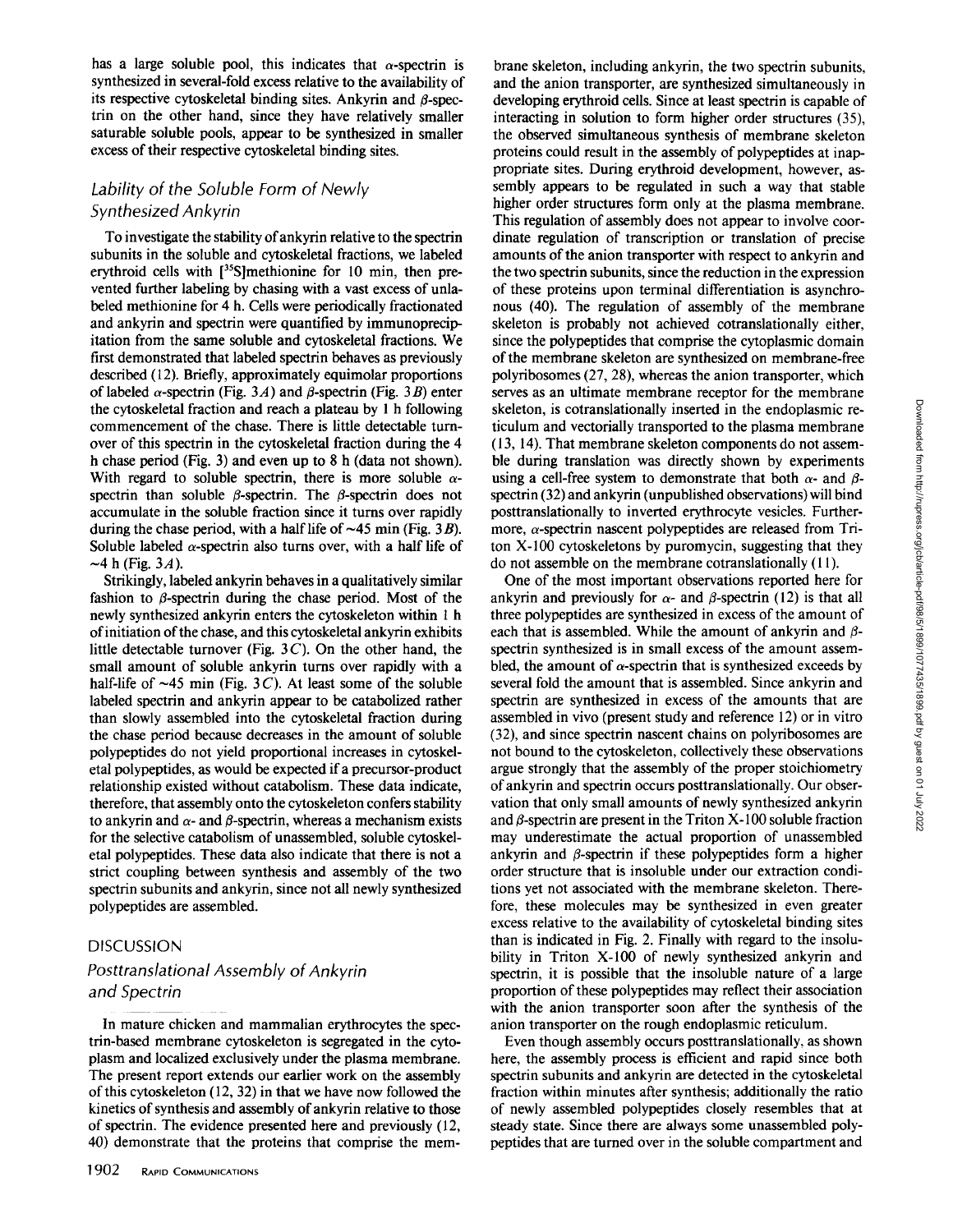that therefore do not appear to serve as precursors for assembly, the assembly of ankyrin and the spectrins, even though an efficient and rapid process, is not coupled to their synthesis .

## Stability of Assembled and Catabolism of Unassembled Ankyrin and Spectrin

One more important observation to emerge from the studies reported here for ankyrin and previously for  $\alpha$ - and  $\beta$ spectrin (12) is that the newly assembled polypeptides onto the membrane-skeleton are resistant to catabolism, whereas a mechanism exists for the selective degradation of soluble ankyrin and spectrin. An implication of these observations is that none of the three polypeptides can stabilize each other in the soluble compartment, and even if they could associate into a higher order complex, they would still be degraded. Perhaps this may be a preventive mechanism that the cell has to ensure the accumulation of the assembled complex only at the correct cytoplasmic site. However, the mechanism by which the membrane stabilizes the three polypeptides is presently unknown. From in vitro reconstitution experiments the association between ankyrin and the anion transporter has been shown to be of high affinity ( $K_d = 5 \times 10^{-9}$  M) (9, 22); as is the interaction of spectrin with ankyrin ( $K_d = 5 \times 10^{-8}$ ) M) (8, 39) . Thus we may hypothesize that high affinity interactions lead to the sequential binding of ankyrin to the anion transporter and  $\alpha\beta$ -spectrin onto ankyrin, resulting in a stabilization of the assembled complex against catabolism. In this manner only the ultimate receptor at the membrane can confer stability to the whole complex.

## Limiting Steps in the Assembly of Ankyrin and Spectrin

The synthesis of ankyrin and  $\alpha$ - and  $\beta$ -spectrin in excess of the amounts of each polypeptide that are insoluble in Triton X-100 argues that all three polypeptides are synthesized in excess of the availability of their respective binding sites on the membrane. This suggests that the availability of components in the assembly complex proximal to the membrane (e .g., the anion transporter) sequentially limit the extent of assembly of those components distal to the membrane (e.g., ankyrin,  $\alpha$ - and  $\beta$ -spectrin). Starting at the distal (cytoplasmic) end of the complex,  $\alpha$ -spectrin clearly does not limit the extent of assembly of  $\beta$ -spectrin or ankyrin since it does not provide any known binding site through which these polypeptides bind to the membrane and since it is synthesized in a severalfold excess over both  $\beta$ -spectrin and ankyrin. On the other hand in vitro reconstitution studies using a cell-free system have shown that  $\beta$ -spectrin limits the extent of assembly of  $\alpha$ -spectrin, since only  $\alpha$ -spectrin in proportions equimolar to  $\beta$ -spectrin are assembled (32). Ankyrin, in turn, may limit the extent of assembly of  $\beta$ -spectrin onto the membrane since not all newly synthesized  $\beta$ -spectrin is assembled.

Analogous arguments also apply to the anion transporter limiting the extent of ankyrin assembly, and hence the overall extent of assembly of all three cytoplasmic polypeptides. In both mammalian (reviewed in reference 15) and avian (see above and reference 38) erythroid cell membranes, the anion transporter is present in a several-fold excess to the amount of ankyrin (goblin) and hence it is potentially nonlimiting in the extent of assembly. Three lines of evidence, however, indicate that the anion transporter limits the overall extent of assembly. The first is that in reconstitution experiments using spectrin depleted inside-out vesicles, only a small subset of

anion transporters may be competent to bind ankyrin (reviewed in references 5, 15) . One of the reasons for this may be that the anion transporter exists in the form of oligomers in the membrane that may reduce the sites available for ankyrin binding. The second line of evidence for the anion transporter limiting assembly is that even though the anion transporter exists in embryonic erythroid cell membranes in several-fold excess over ankyrin, and is synthesized in severalfold excess over ankyrin, not all of newly synthesized ankyrin assembles onto the membrane in vivo. The third line of evidence is that membranes from embryonic erythroid cells active in the synthesis of all membrane-skeleton polypeptides in vivo will bind only very small quantities of newly synthesized spectrin (32) or ankyrin (unpublished observations) in a cell-free reconstituted system. All these lines of evidence argue that not only at steady state in the membrane, but also upon insertion of newly synthesized polypeptides into the membrane, only a subset of the anion transporters are competent to bind to ankyrin and hence limits the overall extent of assembly of the complex.

## Receptor-mediated Assembly and Stabilization of Ankyrin and Spectrin

The above data on the synthesis, assembly, and turnover of ankyrin and spectrin enable us to propose the following working hypothesis for the posttranslational assembly of the erythroid cell membrane-skeleton (Fig. 4) . The assembly of the constituent polypeptides of the membrane skeleton requires both spatial and temporal regulation. The spatial localization of spectrin and ankyrin is regulated predominantly by the vectorial flow to the plasma membrane of newly synthesized anion transporters, which provide localized high affinity binding sites for ankyrin and, in turn, spectrin . The temporal regulation of assembly is achieved by the simultaneous synthesis of all components to be assembled; the correct stoichiometry of each polypeptide in the forming structure is determined posttranslationally by the availability of high affinity binding sites. The ultimate receptor in the membrane, presumed to be the anion transporter, limits the overall extent of assembly of ankyrin and spectrin. Ligands (spectrin and ankyrin) that are assembled are resistant to catabolism, whereas unassembled spectrin and ankyrin are catabolized, thus preventing the accumulation and assembly of reactants at inappropriate sites.



FIGURE 4 The receptor-mediated assembly and stabilization hypothesis. The anion transporter mediates the spatial organization of the membrane skeleton since it is localized at the plasma membrane and serves as a high affinity binding site for ankyrin. Ankyrin, in turn, provides a localized high affinity binding site for equimolar proportions of  $\alpha$ - and  $\beta$ -spectrin. Since not all newly synthesized membrane skeleton polypeptides are assembled (e.g., two-thirds of newly synthesized  $\alpha$ -spectrin are not assembled), the availability and affinities of receptors and ligands, rather than transcriptional controls, determines the stoichiometry of the constituent polypeptides of the membrane skeleton. Since only assembled polypeptides are resistant to catabolism, the association of a ligand with its receptor mediates stability. Further details are given in the text.